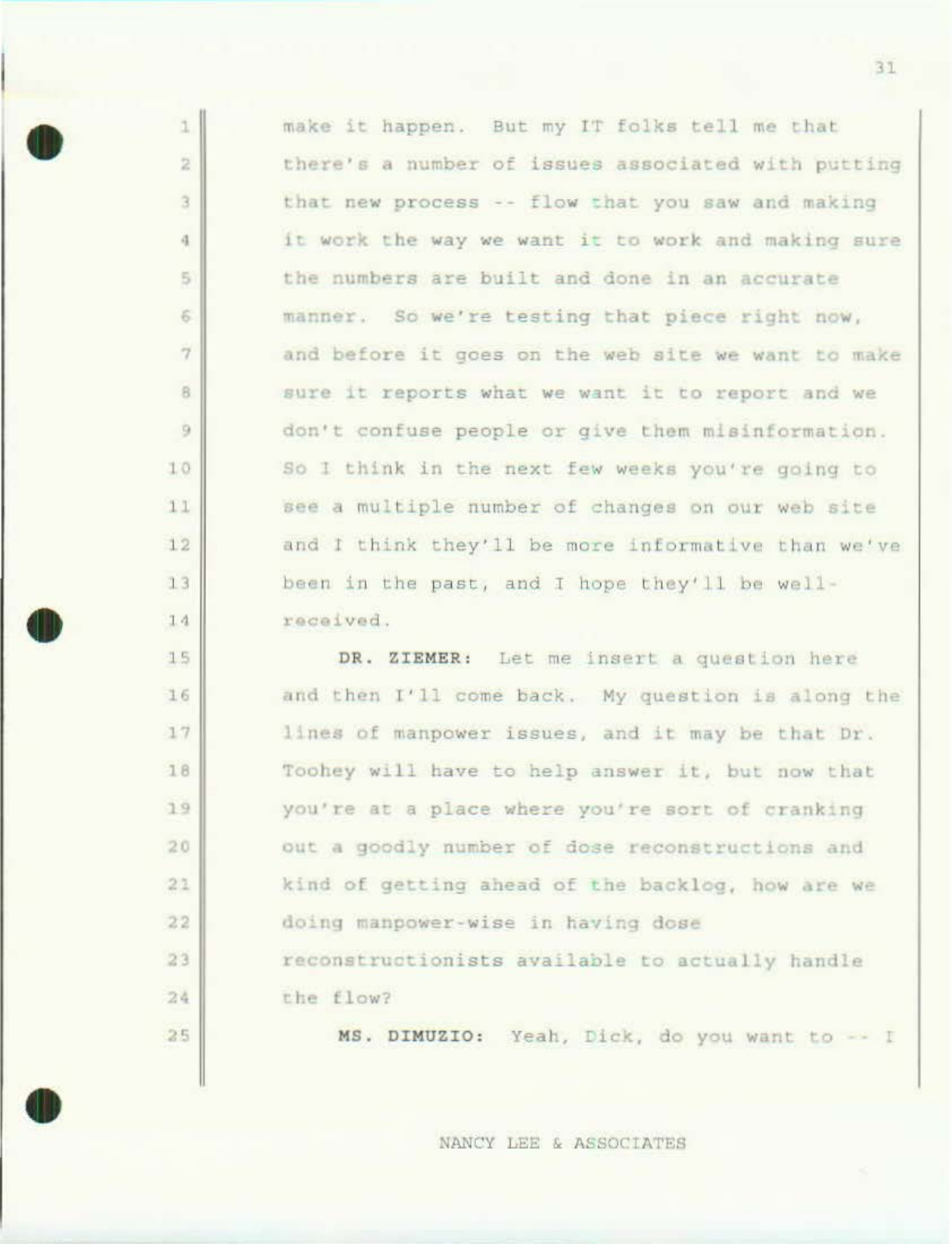mean -- I know approximately how many staff you have, but...

1

 $\bar{z}$ 

 $\overline{3}$ 

4

 $\overline{5}$ 

 $\overline{6}$ 

 $7<sup>2</sup>$ 

 $\overline{B}$ 

9

 $10$ 

 $11$ 

 $12$ 

13

 $14$ 

 $15$ 

16

 $17$ 

18

19

20

 $21$ 

 $22$ 

23

24

25

DR. TOOHEY: That's okay. That's why I come to these meetings.

Dick Toohey, ORAU. We have -- let's see, 20 full-time and three or four part-time external dose reconstructors, and we feel that's adequate. That -- that's going very well.

We have about the -- half a dozen full-time and 20 part-time internal dose reconstructors. As I'm sure the health physicists on the Board are well aware, that's a rarer breed. And to be honest, right now that's where we're encountering a bit of a bottleneck. More of the claims are needing detailed internal dose reconstruction than we anticipated. We've developed some grouping methods which basically looks at do they actually have positive bioassay results in their monitoring data, how -- any of these results exceeding the MDA, are there incident reports or things indicative of an intake or a wound or something like that. And as it's turning out, a higher fraction of the cases really need to be handled by experienced senior internal dosimetrists, and we're short on those people. So we've taken a

NANCY LEE & ASSOCIATES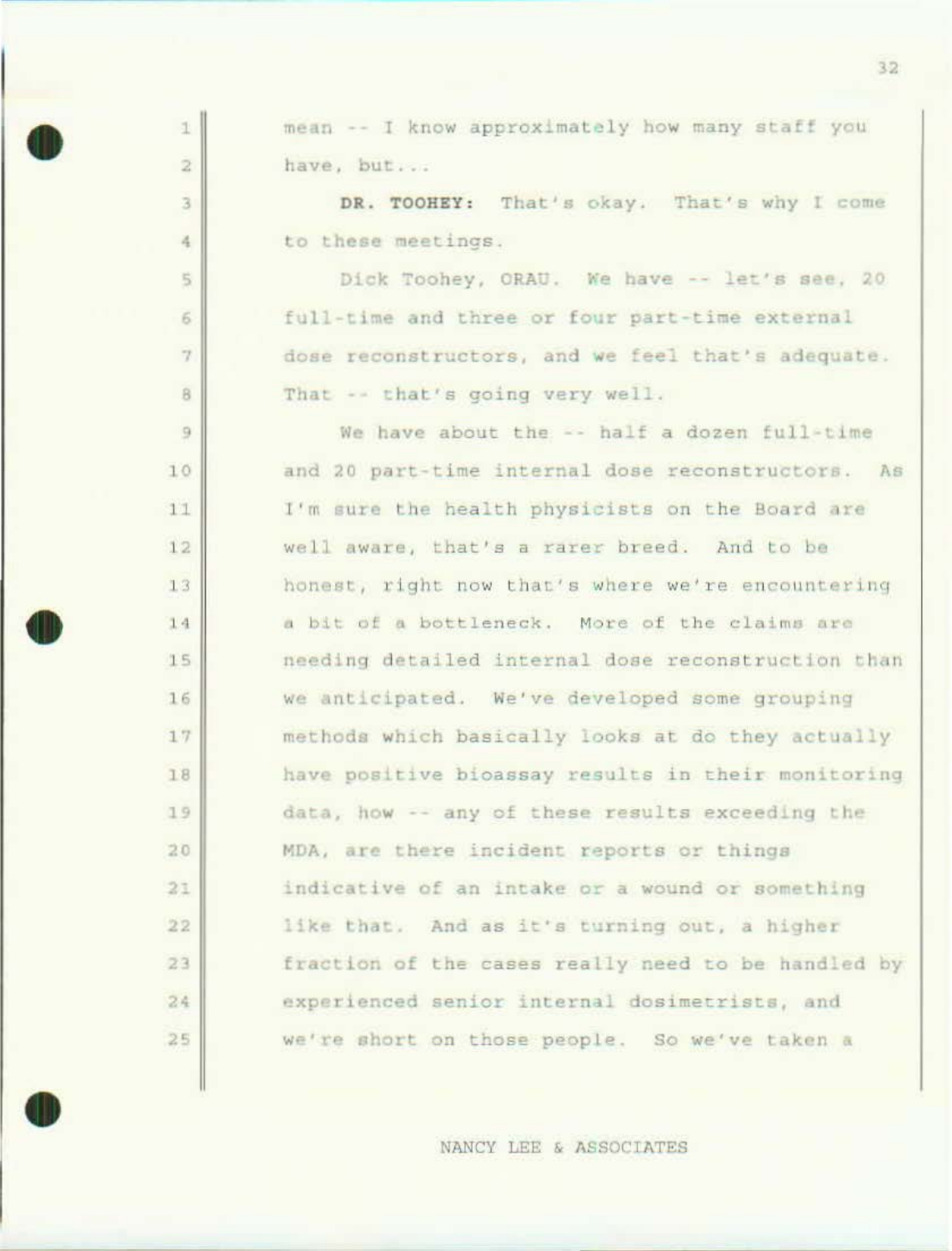two-pronged approach. One is to try to find more. And to be honest, I'm not optimistic we will -can find a whole bunch more available. And the other way is continuing to develop some more graded approaches to doing internal dosimetry so that more of the cases can be adequately handled by less experienced internal dosimetrists.

1

 $\overline{2}$ 

3.

4

嵩

 $\overline{6}$ 

 $\tau$ 

 $\mathbf{B}$ 

 $\overline{9}$ 

10

 $11$ 

12

13

14

 $15$ 

16

17

1B

 $19$ 

 $20$ 

 $21$ 

22

23

24

 $25$ 

We're also looking at some improvements in the IMBA software package and things like that. There are still some exposure circumstances where the program can take an inordinate amount of time to do a dose calculation, like three hours or something like that. And we're working with Tony James to resolve and improve some of those issues. But basically we're doing everything we can to get more internal dosimetry capability available.

DR. MELIUS: I'm getting to the end of my questions. In -- again, I'd also like to congratulate Larry and the staff for the lines crossing in the right direction now. I think that is a, you know, significant achievement and I really think you -- and it's good. It's good for the overall program and for the claimants out there to know that we're starting to eat into the backlog.

NANCY LEE & ASSOCIATES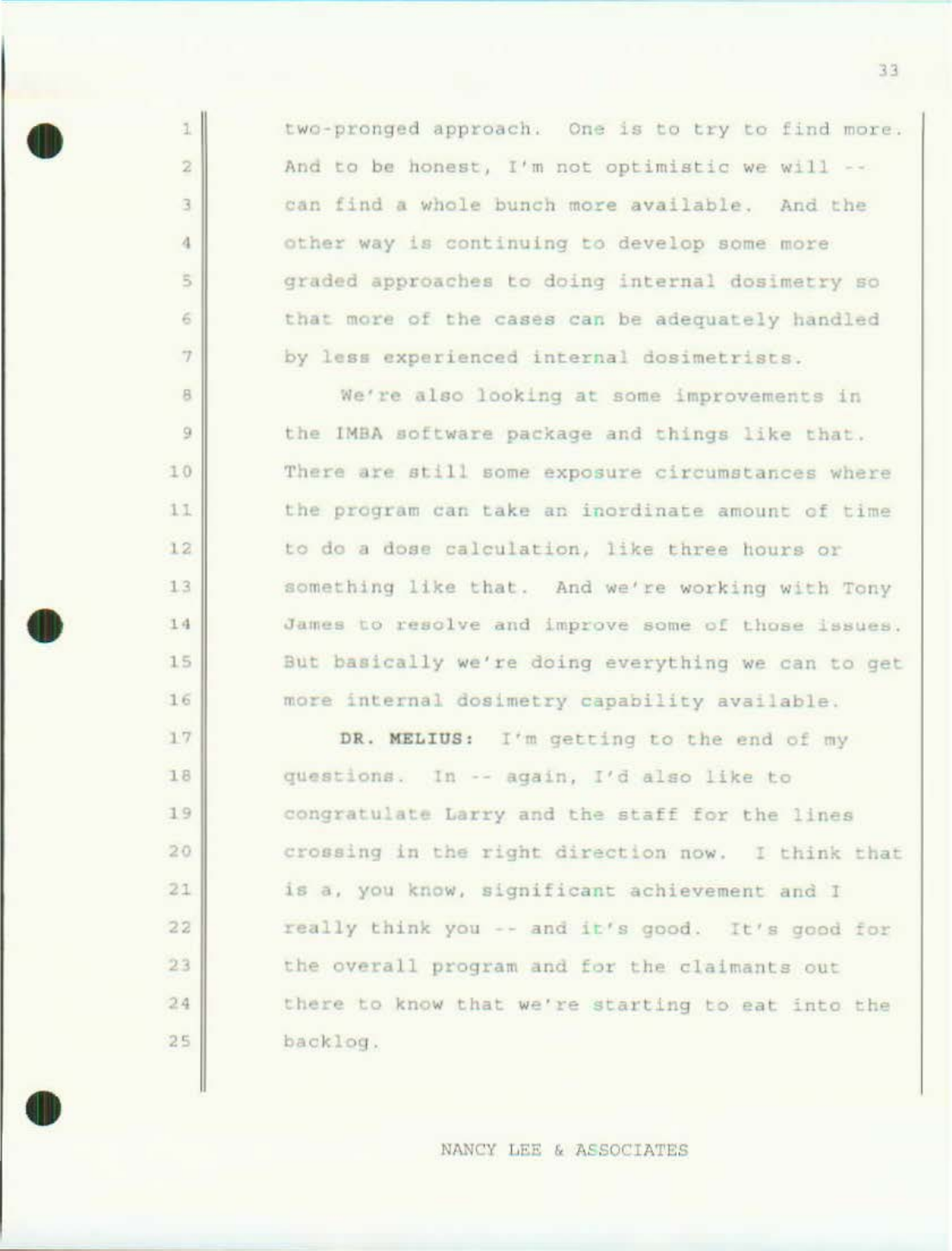I do think it would be helpful for us as a Board, and I also think for you in these meetings, to present some of your projections. Where -where are things going, where do you think -- what will happen over the next quarter or so forth? And -- and where issues like the one that Dick Toohey just mentioned are coming up that may slow down certain cases, but -- 'cause I -- 'cause I think, if I understand the process and this data so far, you are -- you're sort of accelerating the rate at which you're doing dose reconstructions, so I think the line's going to keep going in a very positive direction. We don't know the claims coming in, obviously, but we certainly -- I think you can have some projection on where you're going, and I think that would be useful to present and show to us and so forth with that.

T.

ž

 $\overline{3}$ 

 $\Delta$ 

 $\overline{5}$ 

 $\ddot{\sigma}$ 

 $\overline{7}$ 

8

9

10

 $11$ 

 $12$ 

 $13$ 

14

15

16

17

18

19

 $20$ 

 $21$ 

 $22$ 

 $23$ 

24

25

MR. ELLIOTT: Thank you for your thoughts and your comments, and we're -- we're confident that the dose reconstructions that we have completed are done so with sound science and they are sufficiently accurate. And what we're working on right now is the timeliness aspect, and we are trying our best to ramp up and bring as much capacity to bear as we can on that particular

NANCY LEE & ASSOCIATES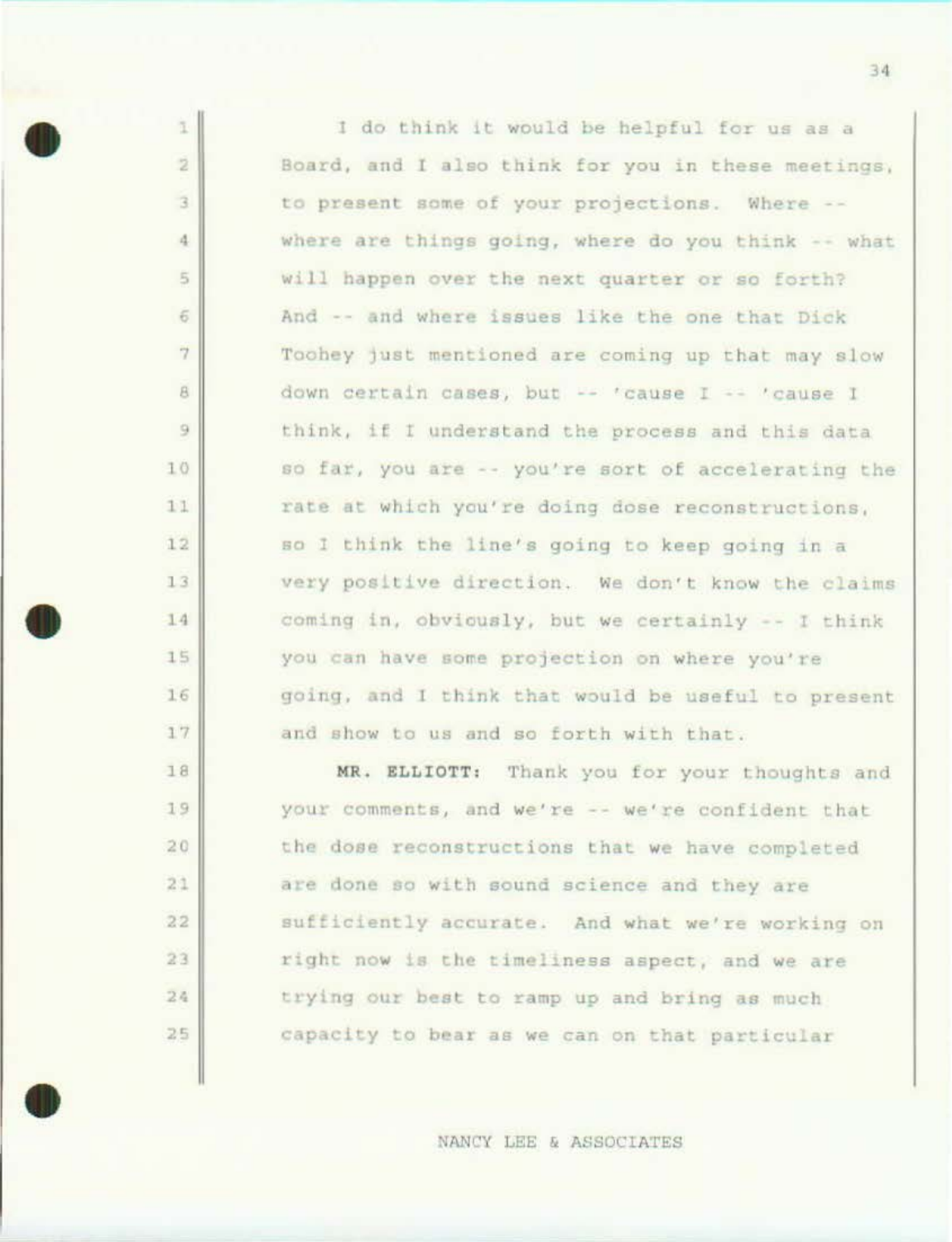aspect of finalizing dose reconstructions.

 $\mathbf{1}$ 

2

3

 $\overline{4}$ 

 $\sqrt{2}$ 

 $\ddot{6}$ 

 $\overline{7}$ 

8

9

 $10$ 

 $11$ 

 $12$ 

 $13$ 

14

15

16

 $17$ 

18

19

 $20$ 

 $21$ 

22

23

24

25

We're not, however, very good prognosticators. We -- our crystal ball is not as clear as we'd like it to be and we don't tend to do as good a job in forecasting as we would like. Obviously so 'cause we hoped we'd be -- we'd seen that line cross the blue line back in December or even November, but we'll take your comments to heart and see what we can -- we can project for you.

DR. MELIUS: Even if it's just a quarter or six months or something, I think -- where you feel confident -- more confident about the forecasting and  $its - do$ .

MR. ELLIOTT: I think -- when I say "project", what we can talk about is issues like what Dick mentioned that we hadn't anticipated as clearly or as well, obstacles in our way toward success, and we surely need to communicate those to you so you understand what we're facing and -and these come up almost on a weekly basis, some little scenario that we hadn't anticipated that requires us to go back to the drawing board and figure out a way to work through it and -- or work around it.

NANCY LEE & ASSOCIATES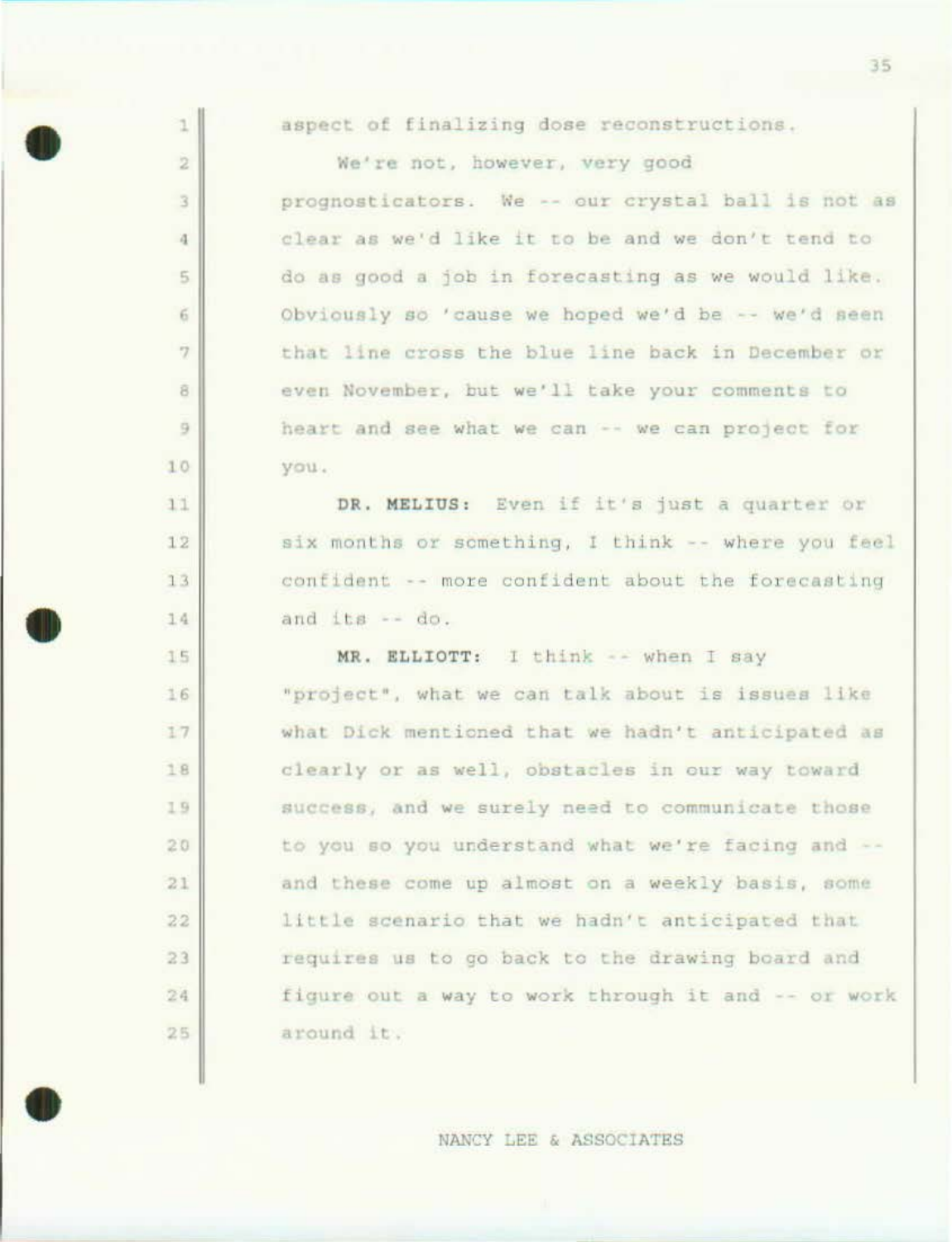t DR. ZIEMER: Larry or Martha, could you also  $\overline{2}$ very briefly speak to manpower issues within NIOSH with respect to the flow and so on? How -- how  $\overline{3}$ 4 are we doing there? MR. ELLIOTT: Well, we have 41 full-time  $\overline{5}$  $\sqrt{6}$ staff. We have not experienced any particular  $\tau$ bottlenecks with regard to our work in reviewing  $\theta$ and providing direction to ORAU. 9 We have -- we're in the process of adding a health communication specialist to assist Chris  $10$ 11 Ellison because we have huge work to do in that regard. We realize that. And she's a one-person  $12$ 13 shop and certainly needs the additional help and 14 support. 15 We are finishing up filling the last two  $16$ health physicist positions that we've had open. 17 We think we've got the final two candidates identified and we think they're very good, and one 18

> will add to our staff some internal dose experienced.

19

 $20$ 

 $21$ 

 $22$ 

 $23$ 

 $24$ 

25

We have -- we feel we have an adequate public health advisor team. These are the folks that are the front line points of communication with the claimants and handle the phone calls and they are the champions of the claimant. These are the

NANCY LEE & ASSOCIATES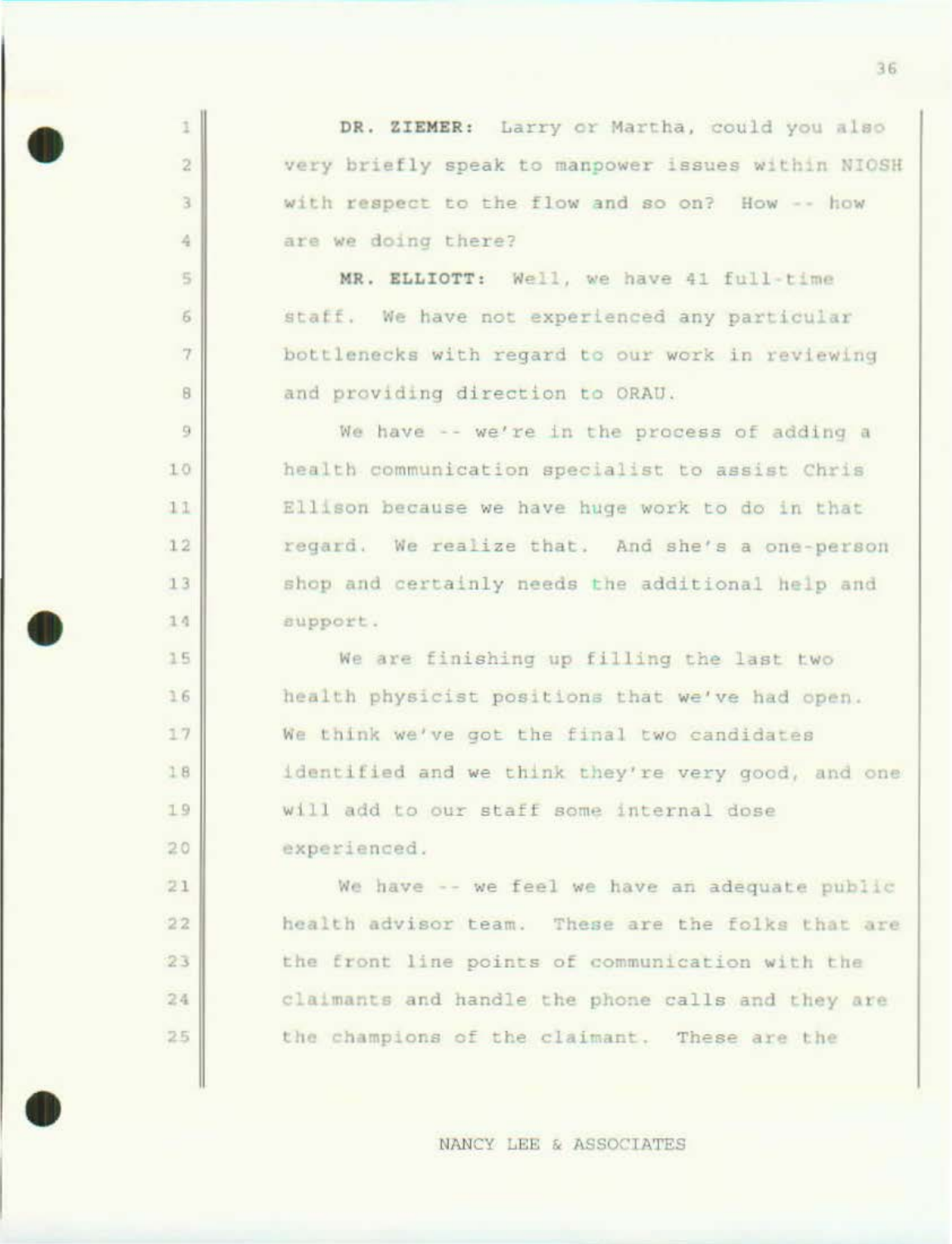| $\mathbbm{1}$     | folks that I -- I supervise directly and I ask     |
|-------------------|----------------------------------------------------|
| $\overline{2}$    | them to be champions of the claimant, and I want   |
| $\overline{3}$    | them to identify ways that -- identify claims that |
| $\hat{r}_{\rm E}$ | need to be moved through, identify ways that we    |
| $\overline{5}$    | can improve processing of claims, and they're --   |
| 6                 | they're all the time busy speaking with health     |
| $\overline{7}$    | physicists trying to put a new claim under their   |
| 8                 | noses and say can't we move this forward for this  |
| $\overline{9}$    | reason or that reason.                             |
| 10                | Right now I think -- I think we're adequately      |
| 11                | staffed and I don't see any need to try to request |
| 12                | more at this point in time.                        |
| 13                | DR. MELIUS: Seeing Ted Katz in the audience,       |
| 14                | I have to ask this question, though. What is the   |
| 15                | status of the SEC regulation?                      |
| 16                | MR. ELLIOTT: Well, the status of the SEC           |
| 17                | rule is that we have addressed the public comments |
| 18                | that we had been provided and redrafted the rule,  |
| 19                | and it is in review and clearance.                 |
| 20                | DR. MELIUS: I think that the -- I guess I --       |
| 21                | I have concerns about -- and I know Larry can't be |
| 22                | more precise in giving us a forecast on that and I |
| 23                | don't mean to ask him to do that. But I have some  |
| 24                | real concerns that this has gone on for so long    |
| 25                | and we as a Board have been very patient with      |

I

NANCY LEE & ASSOCIATES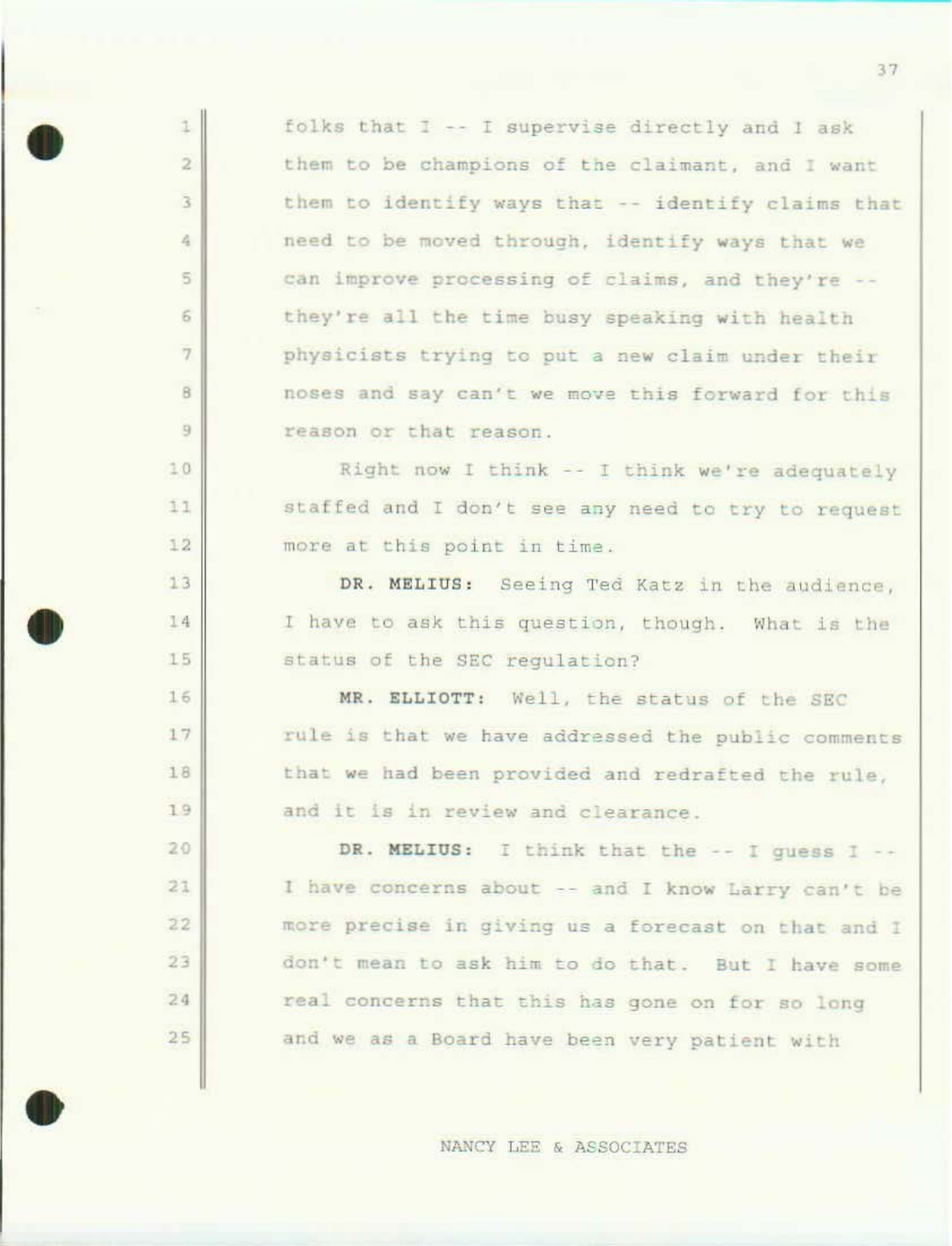| this. We understand some of the difficulties       |
|----------------------------------------------------|
| involved. But at the same time I'm -- there are a  |
| lot of claimants out there that are very concerned |
| about this. It -- we're about to enter, I -- we    |
| hope, into our review of the dose reconstructions. |
| And without knowing what's going to be in the SEC  |
| rule, there's some limitations to what we can do   |
| in terms of dose reconstruction review. And I      |
| would like us as a Board to, you know, consider,   |
| you know, sending a letter to the Secretary asking |
| that this be expedited as much as possible at this |
| point in time. It's been a long time. It's a       |
| major part of the legislation. As I say, I think   |
| it's really -- the point where it is impacting     |
| what we as a Board are charged with doing from the |
| original statute in terms of reviewing the         |
| individual dose reconstructions. So I don't know   |
| if anybody else has thoughts on that, but          |
| DR. ZIEMER: Any comments?                          |

 $\perp$ 

 $\bar{2}$ 

 $\overline{3}$ 

 $\frac{1}{2}$ 

 $\overline{5}$ 

 $\overline{6}$ 

 $\overline{7}$ 

 $8$ 

 $\overline{9}$ 

10

 $11$ 

 $12$ 

 $13$ 

14

 $15$ 

1.5

 $17$ 

18

 $19$ 

 $20$ 

 $21$ 

 $22$ 

23

24

 $25$ 

DR. ANDRADE: My only comment is that I'm as anxious as you are to see something out on the SEC. However, as you recall, the bases for the SEC legislation is such that it really has nothing to do with DR's except for the fact that it has been proclaimed that DR's cannot be done. So I

NANCY LEE & ASSOCIATES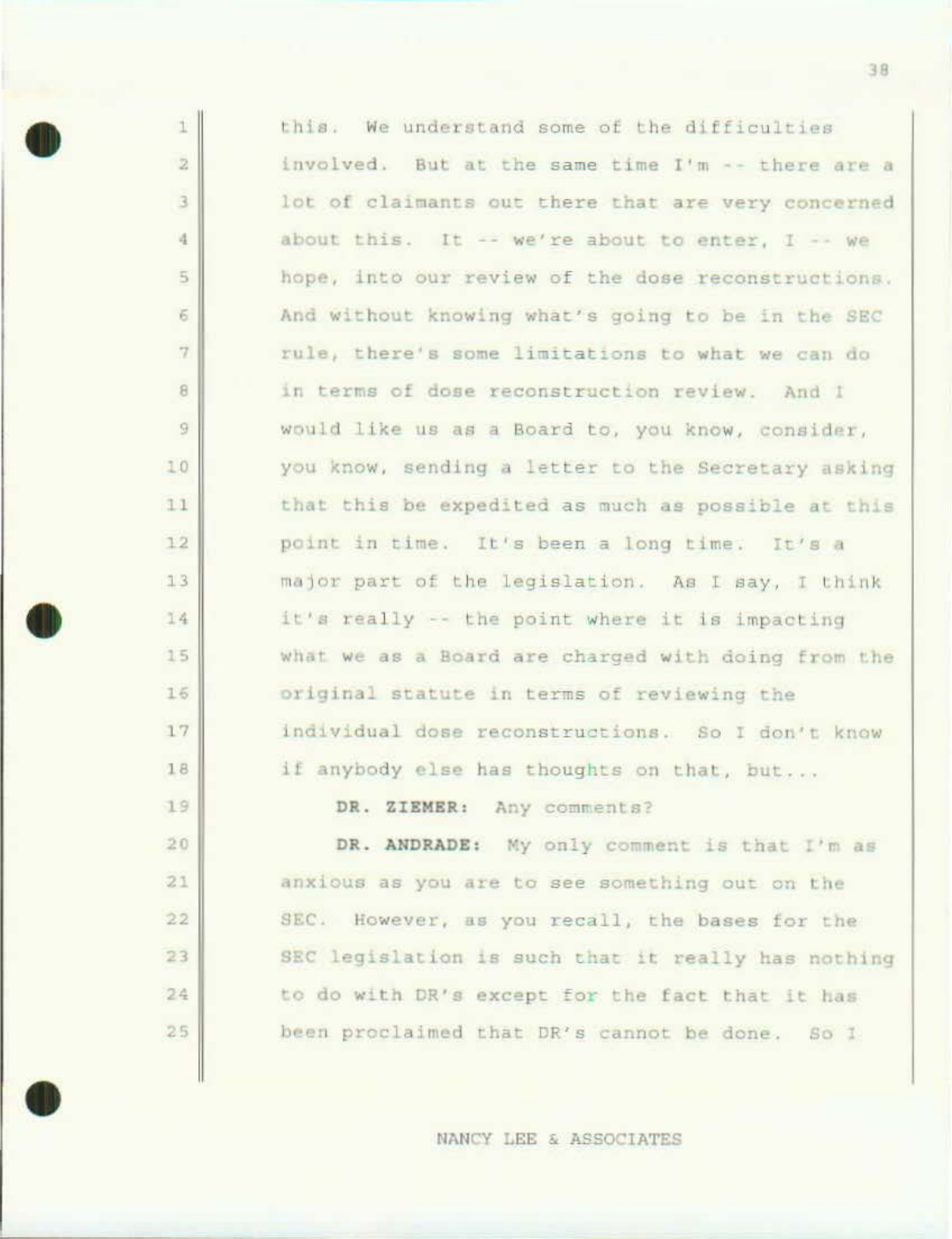don't see the connectivity between the DR program as it is ongoing and -- and our ability to review that DR program.

DR. ZIEMER: Other comments? Roy?

DR. DEHART: I think, as many of you know, legislation is being proposed to go around and establish certain entities as special cohort sites. I think we'll see more of that if this legislation -- if this action doesn't take place very soon.

DR. ZIEMER: Jim?

1

ž

 $\overline{3}$ 

4

 $\frac{1}{2}$ 

6

 $\overline{7}$ 

B

9

 $10$ 

 $11$ 

12

 $13$ 

14

 $15$ 

16

 $17$ 

18

19

20

 $21$ 

22

 $23$ 

 $24$ 

 $25$ 

DR. MELIUS: In response to Tony's comment -and actually Larry raised the issues earlier. I disagree, I -- with what you said, Tony. I don't -- the test for the SEC in the legislation is sufficient accuracy and feasibility. And we are asking someone to review what NIOSH has done without knowing what the test will be of sufficient accuracy and feasibility, our -- our reviewer. And I think -- I find -- you know, I've said this at great length many times before, I don't see how you can do -- start the dose reconstruction process or go through all the claims -- there are some claims obviously you can do without having some sort of a way of evaluating

NANCY LEE & ASSOCIATES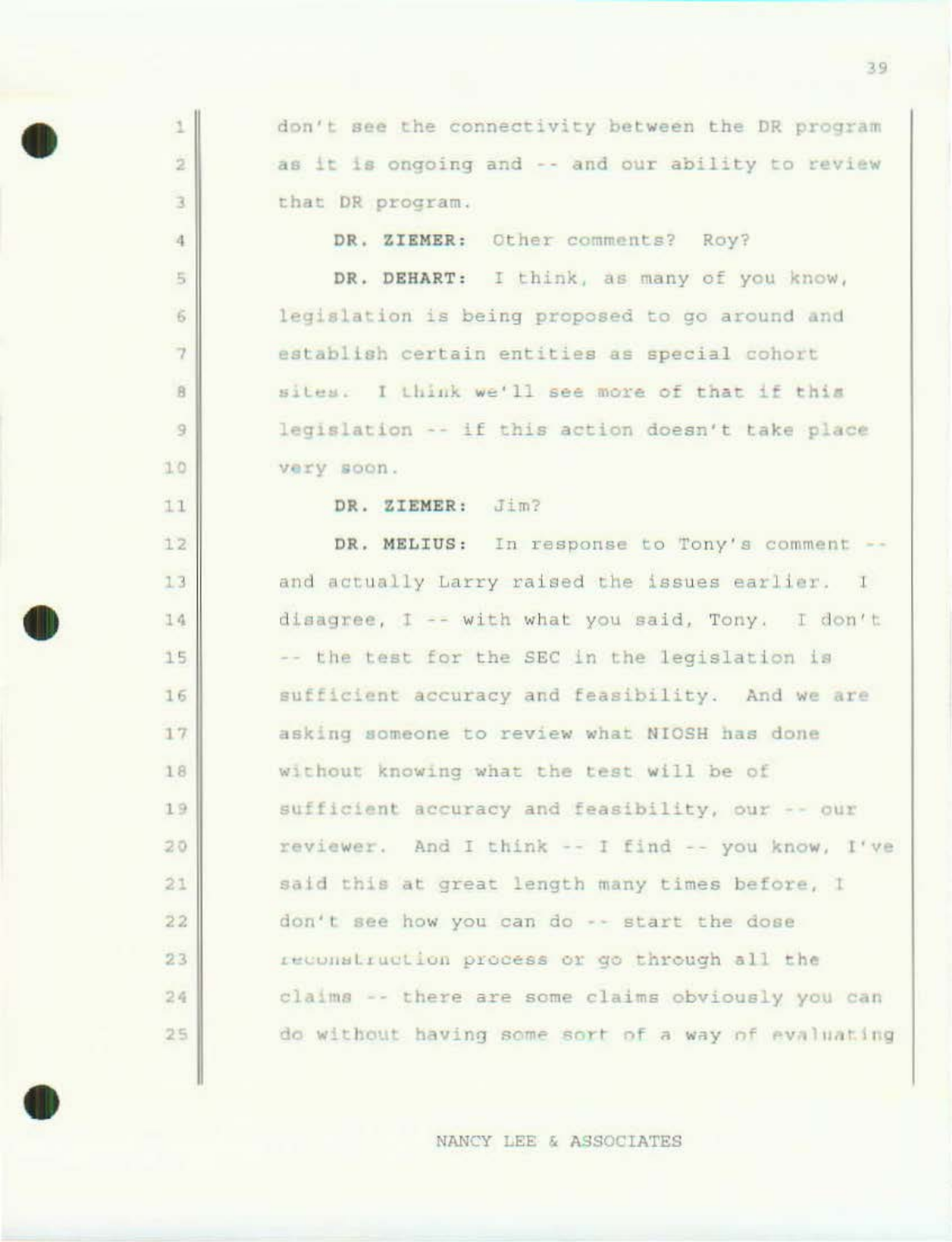sufficient accuracy and feasibility, but at some point I think you hit the wall or you hit a questionable area where quidance in that area is needed. When we ask our contractor or the contractor to review individual dose reconstructions, at some point they're going to see the same issue. I mean it's -- I think it's integral to the legislation and -- and I think it becomes very problematic. Now do we defer in that case? I mean we don't know how long this issue's going to be out there. As Roy said, there's legislative issues involved now and so forth because of the delays. And I think us, you know, drafting -- sending a letter up just pointing out that there has been delay and it would be very helpful for this Board to do its activities to have that information. I think it'd be very appropriate right now.

1

 $\overline{2}$ 

 $\overline{3}$ 

 $\frac{1}{2}$ 

 $\lesssim$ 

 $\overline{6}$ 

 $\overline{7}$ 

8

9

10

11

 $12$ 

 $13$ 

14

 $15$ 

 $16$ 

 $17$ 

18

19

20

 $21$ 

22

 $23$ 

 $24$ 

 $25$ 

DR. ZIEMER: Thank you. Other comments? MR. GIBSON: I concur with Dr. Melius's comments. I believe that the problem we're having with getting experienced health physicists for some of the more complicated data, just all of these issues seem to fit hand-in-hand and I believe that the third issue that ties it all

NANCY LEE & ASSOCIATES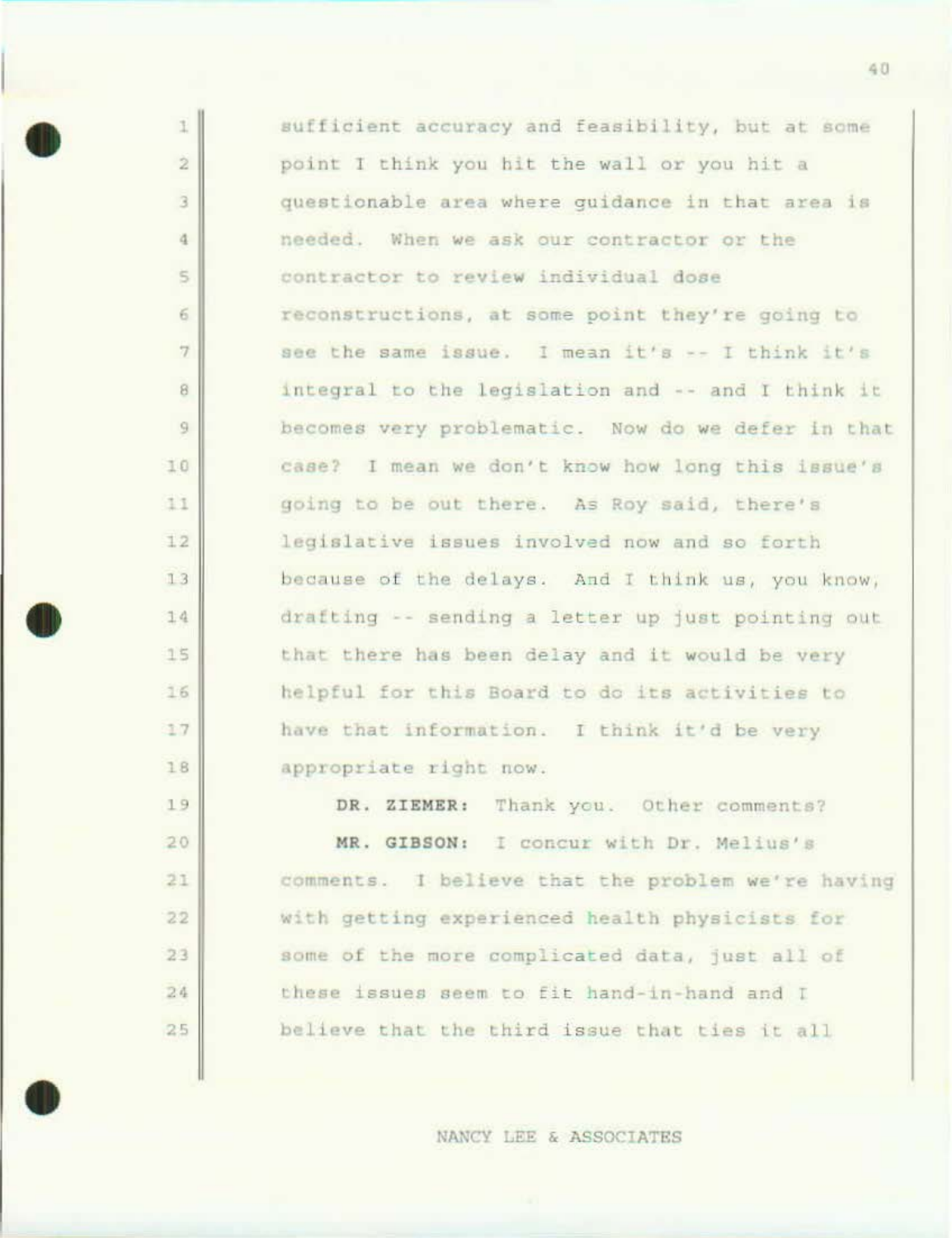together would be the SEC rule. So you know, I see no harm in raising our concern to the Secretary that we need this -- this rule finalized.

Ŧ

 $\overline{2}$ 

3

滹

5

6

 $\overline{7}$ 

8

 $\Theta$ 

10

 $11$ 

 $72$ 

13

14

15

16

 $17$ 

18

19

20

 $21$ 

 $22$ 

 $23$ 

 $2.4$ 

 $25$ 

DR. ZIEMER: Thank you. Any other comments relating to that issue? Jim.

DR. MELIUS: Maybe try to get this addressed, I will make a motion that the Board communicate with the Secretary our concerns about the long delays in finalizing the SEC rule and how we feel that it is important that this be finalized in order for us to carry out our functions.

> DR. ZIEMER: Okay. A motion has been made --MR. ESPINOSA: Second.

DR. ZIEMER: -- and seconded. I'm going to ask the mover and seconder if they would be willing to postpone action on this motion till the afternoon session so that we can go through the presentations here. And also I'd like to ask, when does Henry arrive?

DR. MELIUS: Henry I believe arrives late tonight. If you think this will help, if you want to put off to this afternoon, that's fine with me -- or tomorrow. But I'd be willing to try to draft some specific language that --

NANCY LEE & ASSOCIATES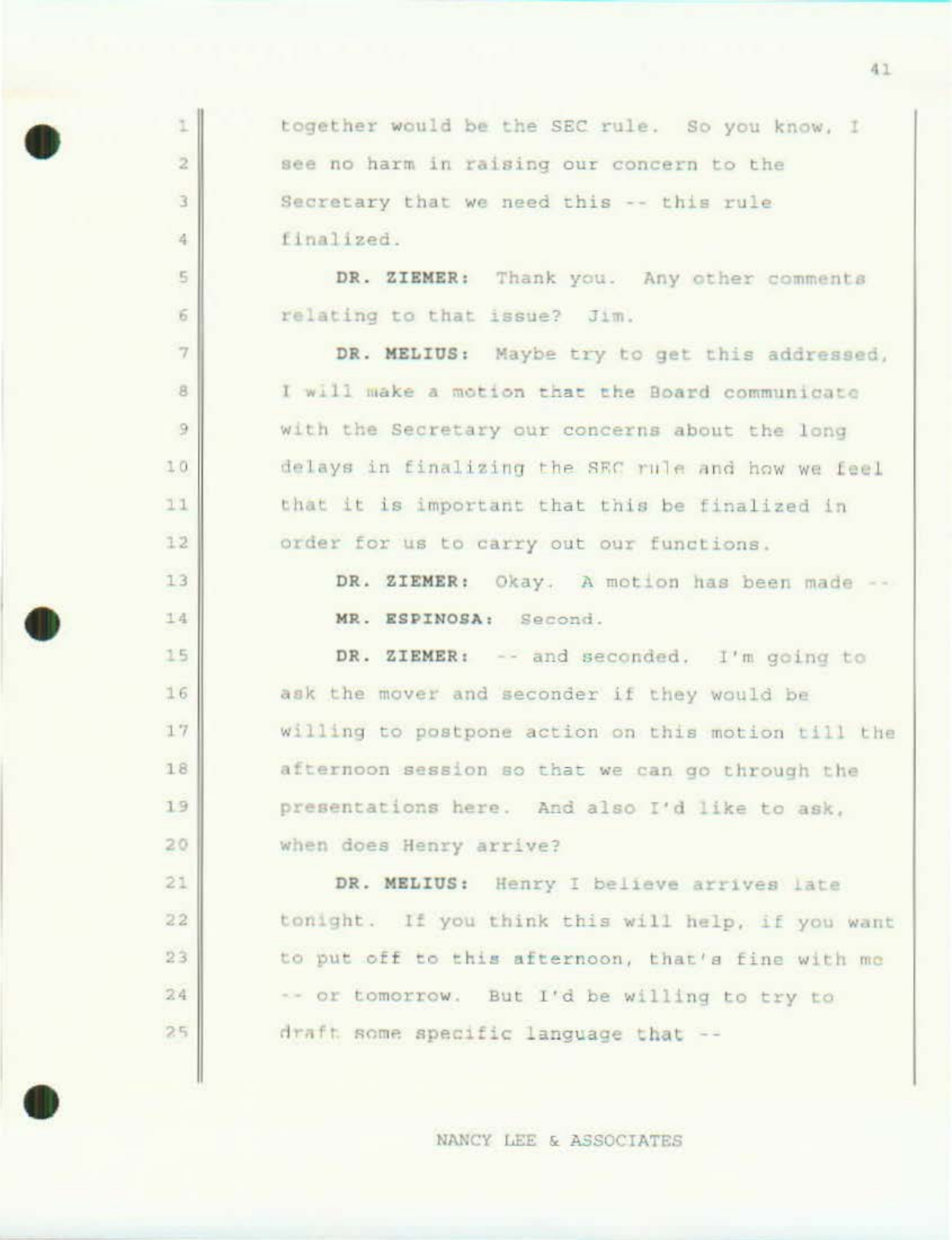| 1              | DR. ZIEMER: Well, that --                          |
|----------------|----------------------------------------------------|
| $\bar{2}$      | DR. MELIUS: -- work with other people that         |
| $\overline{3}$ | might -- that might be helpful to --               |
| 4              | DR. ZIEMER: -- that would be the -- one of         |
| $\sqrt{5}$     | the reasons for delaying this so that we can agree |
| $\ddot{6}$     | on what the language should be and exactly how to  |
| $\overline{7}$ | proceed on that. If this is going to go to the     |
| $\rm\,s$       | Secretary, I would want to make sure that the      |
| 9              | language was carefully crafted.                    |
| 10             | By consent, we will table this motion. I'm         |
| 11             | saying by consent 'cause we're not -- as no one    |
| 12             | seems to be objecting and we won't even vote on    |
| 1.3            | tabling, which itself requires a vote, but we'll   |
| 14             | agree to remove it from the table later in the     |
| 15             | meeting, either this afternoon or tomorrow.        |
| 16             | Are there other general questions for Martha?      |
| 17             | (No responses)                                     |
| 18             | Thank you very much, Martha. Now I'd like to       |
| 19             | call on Pete Turcic from Department of Labor to    |
| 20             | give us a status report on the program from their  |
| 21             | perspective.                                       |
| 22             | STATUS AND OUTREACH - DEPARTMENT OF LABOR          |
| 23             | MR. TURCIC: Thank you. It's a pleasure to          |
| 24             | be here again and to give you a status update of   |
| 25             | the Department of Labor program -- portion of the  |
|                |                                                    |

NANCY LEE & ASSOCIATES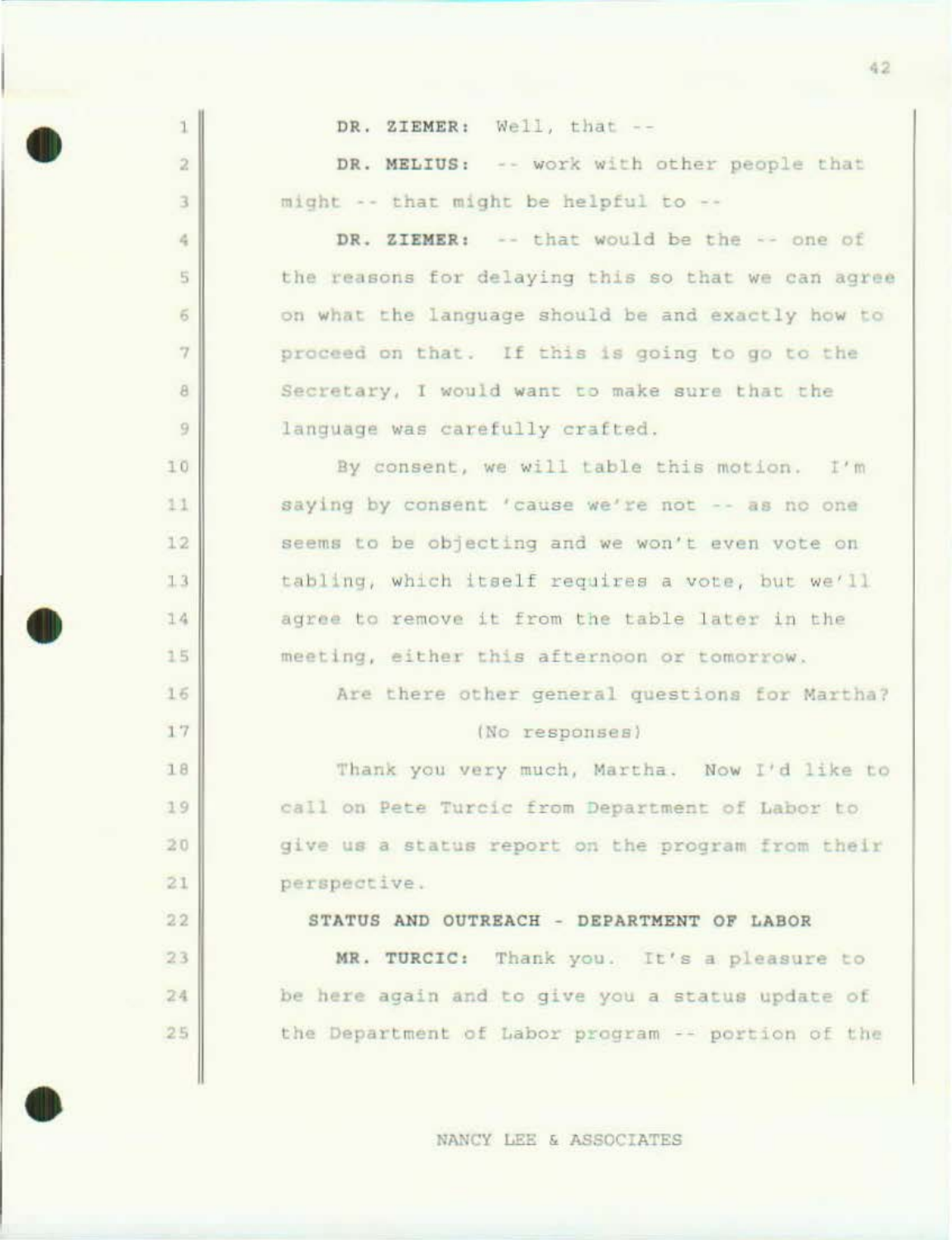program. And based on some questions that the Board had requested, I'll try to also update you on where we are with our outreach efforts.

t

 $\overline{2}$ 

 $\bar{A}$ 

 $\frac{1}{2}$ 

5

6

7

8

9

10

11

12

13

14

15

16

17

18

19

20

 $21$ 

22

 $23$ 

 $24$ 

 $25$ 

Just briefly going over the claims status, the number and types of claims as of January 29th, we've received over 50,000 claims. Of that, 35,000 are claims for cancer; beryllium sensitivity, 2,252; 2,700 -- little bit over 2,700 for chronic beryllium disease; almost 1,000 -- 977 silicosis; and RECA, over 5,000; and then claims for non-covered conditions, we received -- about 25,000 of the claims were for conditions not covered by Part B.

The status of the cases that we have, those 50,000 claims, there's a little bit over 38 -- that represents a little bit over 38,000 cases, with cases pending at NIOSH a little bit -- and these numbers fluctuate and, you know, they're not going to match one-for-one with what, you know, NIOSH gave because of time frames and things like that -- 13,900. Cases pending a final decision, that means there's a recommended decision and it's between the stage of a recommended and final decision, 1,873. Cases that we have final decisions on is 26,000 -- over 26,000. And cases

NANCY LEE & ASSOCIATES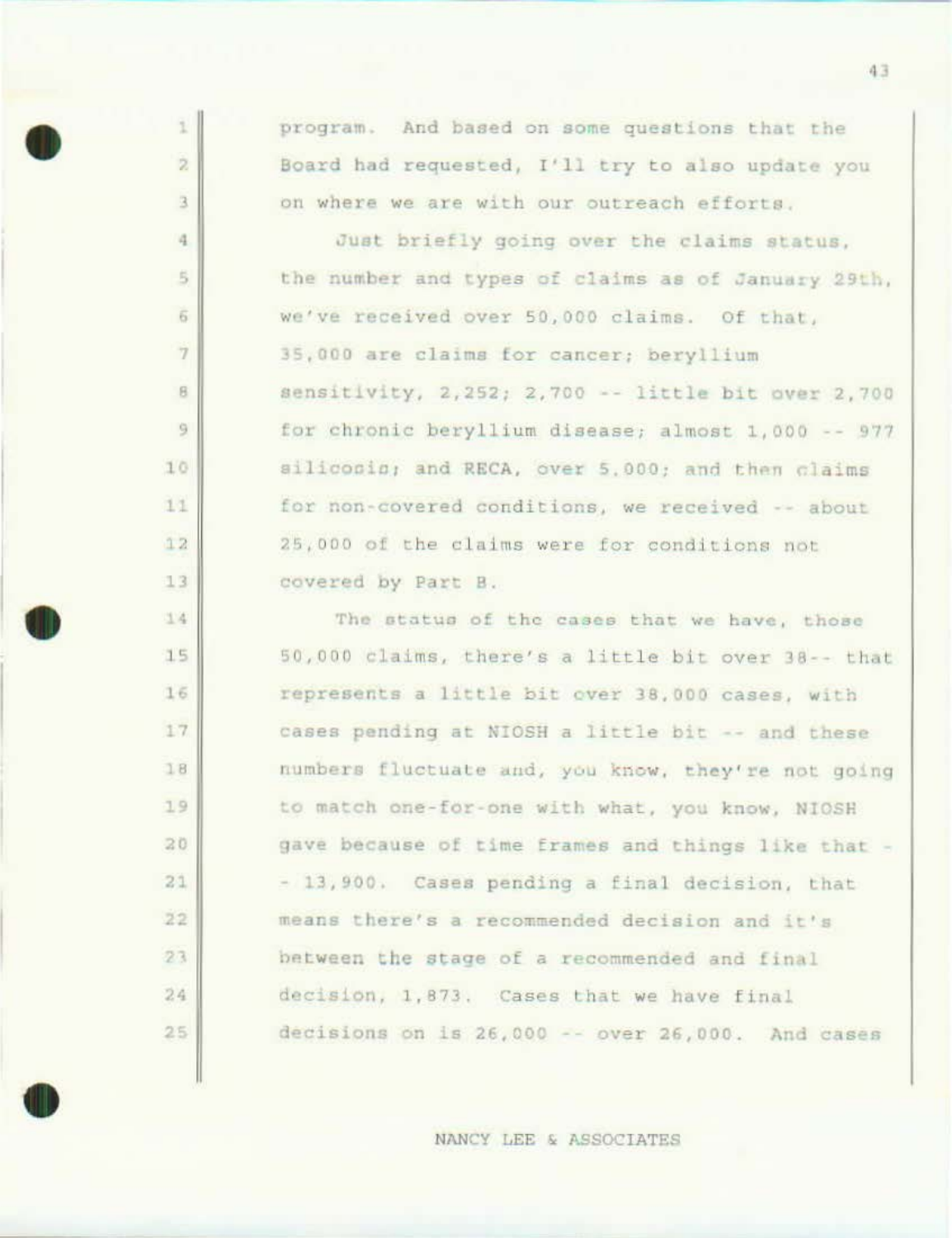| $\mathbbm{1}$      | pending action in our district office, which --    |
|--------------------|----------------------------------------------------|
| $\bar{z}$          | case development and so forth, 1,131.              |
| 3                  | As of the 29th of January our final                |
| $\epsilon_{\rm s}$ | decisions, we've issued final decisions to approve |
| $\overline{5}$     | benefits in over 11,000 claims -- or -- yeah,      |
| 6                  | 11,000 claims and to deny benefits in about        |
| $\overline{7}$     | 15,000. Recommended decisions, 11,800 recommended  |
| B                  | decisions to approve benefits, 17,551 to deny      |
| $\mathcal{G}$      | benefits. 15,300 -- little bit over that -- cases  |
| 10                 | referred to NIOSH for dose reconstruction. We've   |
| 11                 | issued over 10,000 payments now and over \$742     |
| $12^{12}$          | million. And our medical benefits, that's          |
| 13                 | starting to go up pretty rapidly now, about \$25   |
| 14                 | million in medical benefits.                       |
| 15                 | Our initial decisions -- and what we call          |
| 16                 | initial decision is either a recommended decision  |
| 17                 | or a referral to NIOSH, it's a -- it's the point   |
| 18                 | at which Department of Labor has made a decision,  |
| 19                 | an initial decision that the claimant has a -- has |
| 20                 | covered employment and a covered disease. Initial  |
| 21                 | decisions, recommended decisions in 29,000 -- over |
| 22                 | 29,000 claims or 22,500 cases, and so from the     |
| 23                 | initial decisions that we've -- from the cases     |
| 24                 | that we've received since the beginning of the     |

 $4\,4$ 

NANCY LEE & ASSOCIATES

program, about -- initial decisions have been